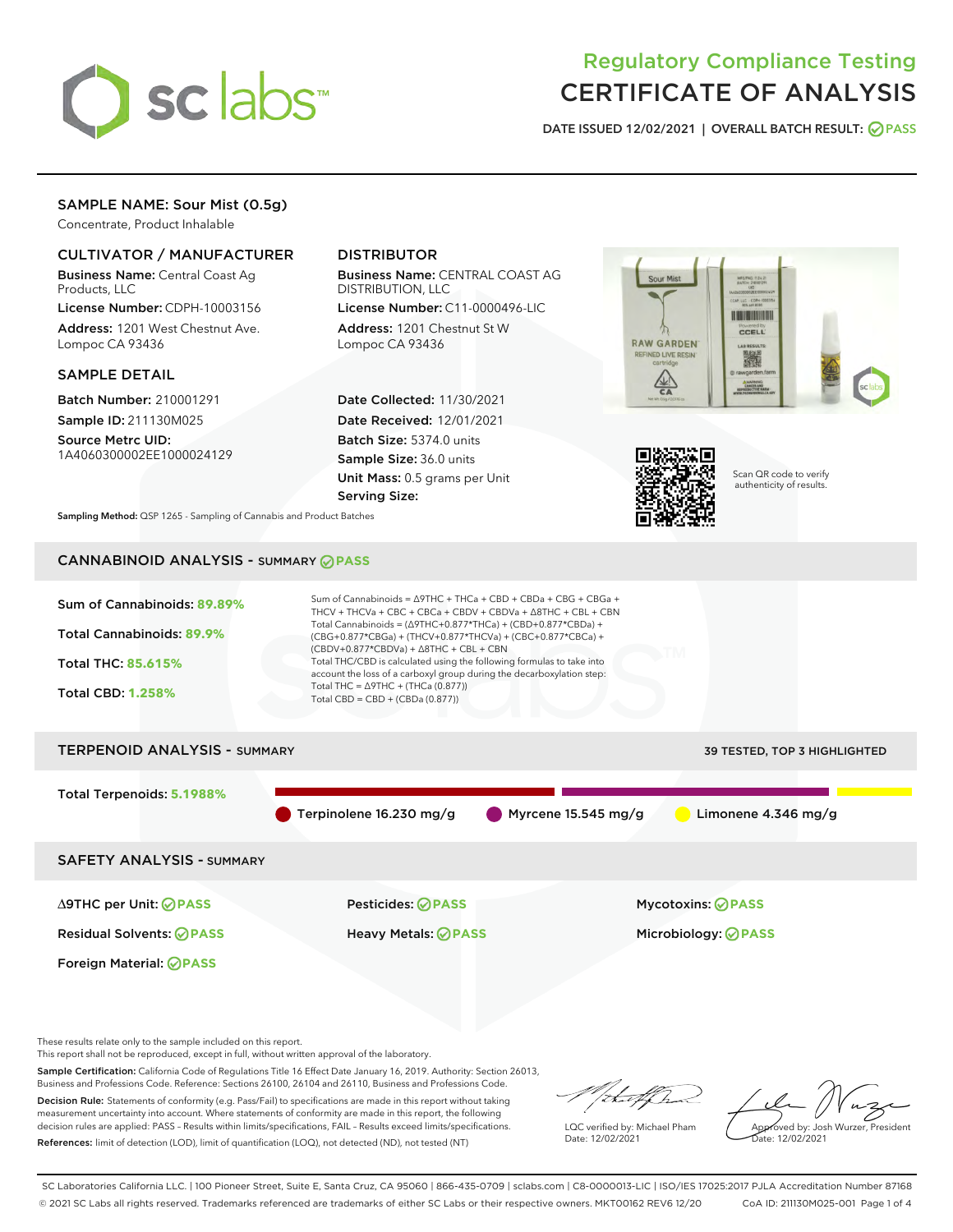



SOUR MIST (0.5G) | DATE ISSUED 12/02/2021 | OVERALL BATCH RESULT:  $\bigcirc$  PASS

#### CANNABINOID TEST RESULTS - 12/01/2021 2 PASS

Tested by high-performance liquid chromatography with diode-array detection (HPLC-DAD). **Method:** QSP 1157 - Analysis of Cannabinoids by HPLC-DAD

#### TOTAL CANNABINOIDS: **89.9%**

Total Cannabinoids (Total THC) + (Total CBD) + (Total CBG) + (Total THCV) + (Total CBC) + (Total CBDV) + ∆8THC + CBL + CBN

TOTAL THC: **85.615%** Total THC (∆9THC+0.877\*THCa)

TOTAL CBD: **1.258%** Total CBD (CBD+0.877\*CBDa)

Total CBG (CBG+0.877\*CBGa) TOTAL THCV: 0.4%

Total THCV (THCV+0.877\*THCVa) TOTAL CBC: ND Total CBC (CBC+0.877\*CBCa)

TOTAL CBG: 1.824%

TOTAL CBDV: ND Total CBDV (CBDV+0.877\*CBDVa)

| <b>COMPOUND</b>            | LOD/LOQ<br>(mg/g) | <b>MEASUREMENT</b><br><b>UNCERTAINTY</b><br>(mg/g) | <b>RESULT</b><br>(mg/g) | <b>RESULT</b><br>(%) |
|----------------------------|-------------------|----------------------------------------------------|-------------------------|----------------------|
| <b>A9THC</b>               | 0.06/0.26         | ±29.452                                            | 856.15                  | 85.615               |
| <b>CBG</b>                 | 0.06/0.19         | ±0.719                                             | 18.24                   | 1.824                |
| <b>CBD</b>                 | 0.07/0.29         | ±0.582                                             | 12.58                   | 1.258                |
| <b>CBN</b>                 | 0.1/0.3           | ±0.41                                              | 6.3                     | 0.63                 |
| <b>THCV</b>                | 0.1/0.2           | ±0.20                                              | 4.0                     | 0.40                 |
| $\triangle$ 8THC           | 0.1 / 0.4         | ±0.13                                              | 1.6                     | 0.16                 |
| <b>THCa</b>                | 0.05/0.14         | N/A                                                | <b>ND</b>               | <b>ND</b>            |
| <b>THCVa</b>               | 0.07/0.20         | N/A                                                | <b>ND</b>               | <b>ND</b>            |
| <b>CBDa</b>                | 0.02/0.19         | N/A                                                | <b>ND</b>               | <b>ND</b>            |
| <b>CBDV</b>                | 0.04 / 0.15       | N/A                                                | <b>ND</b>               | <b>ND</b>            |
| <b>CBDVa</b>               | 0.03/0.53         | N/A                                                | <b>ND</b>               | <b>ND</b>            |
| <b>CBGa</b>                | 0.1/0.2           | N/A                                                | <b>ND</b>               | <b>ND</b>            |
| <b>CBL</b>                 | 0.06 / 0.24       | N/A                                                | <b>ND</b>               | <b>ND</b>            |
| <b>CBC</b>                 | 0.2 / 0.5         | N/A                                                | <b>ND</b>               | <b>ND</b>            |
| <b>CBCa</b>                | 0.07 / 0.28       | N/A                                                | <b>ND</b>               | <b>ND</b>            |
| <b>SUM OF CANNABINOIDS</b> |                   |                                                    | 898.9 mg/g              | 89.89%               |

#### **UNIT MASS: 0.5 grams per Unit**

| ∆9THC per Unit                         | 1120 per-package limit | 428.08 mg/unit | <b>PASS</b> |
|----------------------------------------|------------------------|----------------|-------------|
| <b>Total THC per Unit</b>              |                        | 428.08 mg/unit |             |
| <b>CBD</b> per Unit                    |                        | $6.29$ mg/unit |             |
| <b>Total CBD per Unit</b>              |                        | $6.29$ mg/unit |             |
| <b>Sum of Cannabinoids</b><br>per Unit |                        | 449.4 mg/unit  |             |
| <b>Total Cannabinoids</b><br>per Unit  |                        | 449.5 mg/unit  |             |

#### TERPENOID TEST RESULTS - 12/02/2021

Terpene analysis utilizing gas chromatography-flame ionization detection (GC-FID). **Method:** QSP 1192 - Analysis of Terpenoids by GC-FID

| <b>COMPOUND</b>           | LOD/LOQ<br>(mg/g) | <b>MEASUREMENT</b><br><b>UNCERTAINTY</b><br>(mg/g) | <b>RESULT</b><br>(mg/g) | <b>RESULT</b><br>(%) |
|---------------------------|-------------------|----------------------------------------------------|-------------------------|----------------------|
| Terpinolene               | 0.008 / 0.026     | ±0.3327                                            | 16.230                  | 1.6230               |
| <b>Myrcene</b>            | 0.008 / 0.025     | ±0.2005                                            | 15.545                  | 1.5545               |
| Limonene                  | 0.005 / 0.016     | ±0.0621                                            | 4.346                   | 0.4346               |
| $\beta$ Caryophyllene     | 0.004 / 0.012     | ±0.1340                                            | 3.763                   | 0.3763               |
| Ocimene                   | 0.011 / 0.038     | ±0.1162                                            | 3.621                   | 0.3621               |
| $\beta$ Pinene            | 0.004 / 0.014     | ±0.0188                                            | 1.635                   | 0.1635               |
| $\alpha$ Humulene         | 0.009 / 0.029     | ±0.0314                                            | 0.979                   | 0.0979               |
| $\alpha$ Pinene           | 0.005 / 0.017     | ±0.0078                                            | 0.908                   | 0.0908               |
| Linalool                  | 0.009 / 0.032     | ±0.0306                                            | 0.806                   | 0.0806               |
| <b>Terpineol</b>          | 0.016 / 0.055     | ±0.0370                                            | 0.603                   | 0.0603               |
| $\alpha$ Phellandrene     | 0.006 / 0.020     | ±0.0078                                            | 0.575                   | 0.0575               |
| 3 Carene                  | 0.005 / 0.018     | ±0.0076                                            | 0.533                   | 0.0533               |
| $\alpha$ Terpinene        | 0.005 / 0.017     | ±0.0063                                            | 0.425                   | 0.0425               |
| Fenchol                   | 0.010 / 0.034     | ±0.0150                                            | 0.388                   | 0.0388               |
| $\gamma$ Terpinene        | 0.006 / 0.018     | ±0.0052                                            | 0.301                   | 0.0301               |
| trans- $\beta$ -Farnesene | 0.008 / 0.025     | ±0.0077                                            | 0.217                   | 0.0217               |
| $\alpha$ Bisabolol        | 0.008 / 0.026     | ±0.0087                                            | 0.162                   | 0.0162               |
| p-Cymene                  | 0.005 / 0.016     | ±0.0042                                            | 0.157                   | 0.0157               |
| Guaiol                    | 0.009 / 0.030     | ±0.0065                                            | 0.137                   | 0.0137               |
| <b>Borneol</b>            | 0.005 / 0.016     | ±0.0042                                            | 0.101                   | 0.0101               |
| Caryophyllene<br>Oxide    | 0.010 / 0.033     | ±0.0038                                            | 0.083                   | 0.0083               |
| Eucalyptol                | 0.006 / 0.018     | ±0.0018                                            | 0.071                   | 0.0071               |
| Valencene                 | 0.009 / 0.030     | ±0.0048                                            | 0.070                   | 0.0070               |
| Nerolidol                 | 0.009 / 0.028     | ±0.0040                                            | 0.063                   | 0.0063               |
| Camphene                  | 0.005 / 0.015     | ±0.0007                                            | 0.062                   | 0.0062               |
| Sabinene                  | 0.004 / 0.014     | ±0.0007                                            | 0.061                   | 0.0061               |
| Fenchone                  | 0.009 / 0.028     | ±0.0014                                            | 0.047                   | 0.0047               |
| Sabinene Hydrate          | 0.006 / 0.022     | ±0.0015                                            | 0.039                   | 0.0039               |
| Citronellol               | 0.003 / 0.010     | ±0.0015                                            | 0.030                   | 0.0030               |
| $\alpha$ Cedrene          | 0.005 / 0.016     | ±0.0009                                            | 0.030                   | 0.0030               |
| (-)-Isopulegol            | 0.005 / 0.016     | N/A                                                | ND                      | ND                   |
| Camphor                   | 0.006 / 0.019     | N/A                                                | ND                      | ND                   |
| Isoborneol                | 0.004 / 0.012     | N/A                                                | <b>ND</b>               | ND                   |
| Menthol                   | 0.008 / 0.025     | N/A                                                | ND                      | ND                   |
| Nerol                     | 0.003 / 0.011     | N/A                                                | ND                      | ND                   |
| R-(+)-Pulegone            | 0.003 / 0.011     | N/A                                                | <b>ND</b>               | ND                   |
| Geraniol                  | 0.002 / 0.007     | N/A                                                | <b>ND</b>               | ND                   |
| <b>Geranyl Acetate</b>    | 0.004 / 0.014     | N/A                                                | ND                      | ND                   |
| Cedrol                    | 0.008 / 0.027     | N/A                                                | <b>ND</b>               | ND                   |
| <b>TOTAL TERPENOIDS</b>   |                   |                                                    | 51.988 mg/g             | 5.1988%              |

SC Laboratories California LLC. | 100 Pioneer Street, Suite E, Santa Cruz, CA 95060 | 866-435-0709 | sclabs.com | C8-0000013-LIC | ISO/IES 17025:2017 PJLA Accreditation Number 87168 © 2021 SC Labs all rights reserved. Trademarks referenced are trademarks of either SC Labs or their respective owners. MKT00162 REV6 12/20 CoA ID: 211130M025-001 Page 2 of 4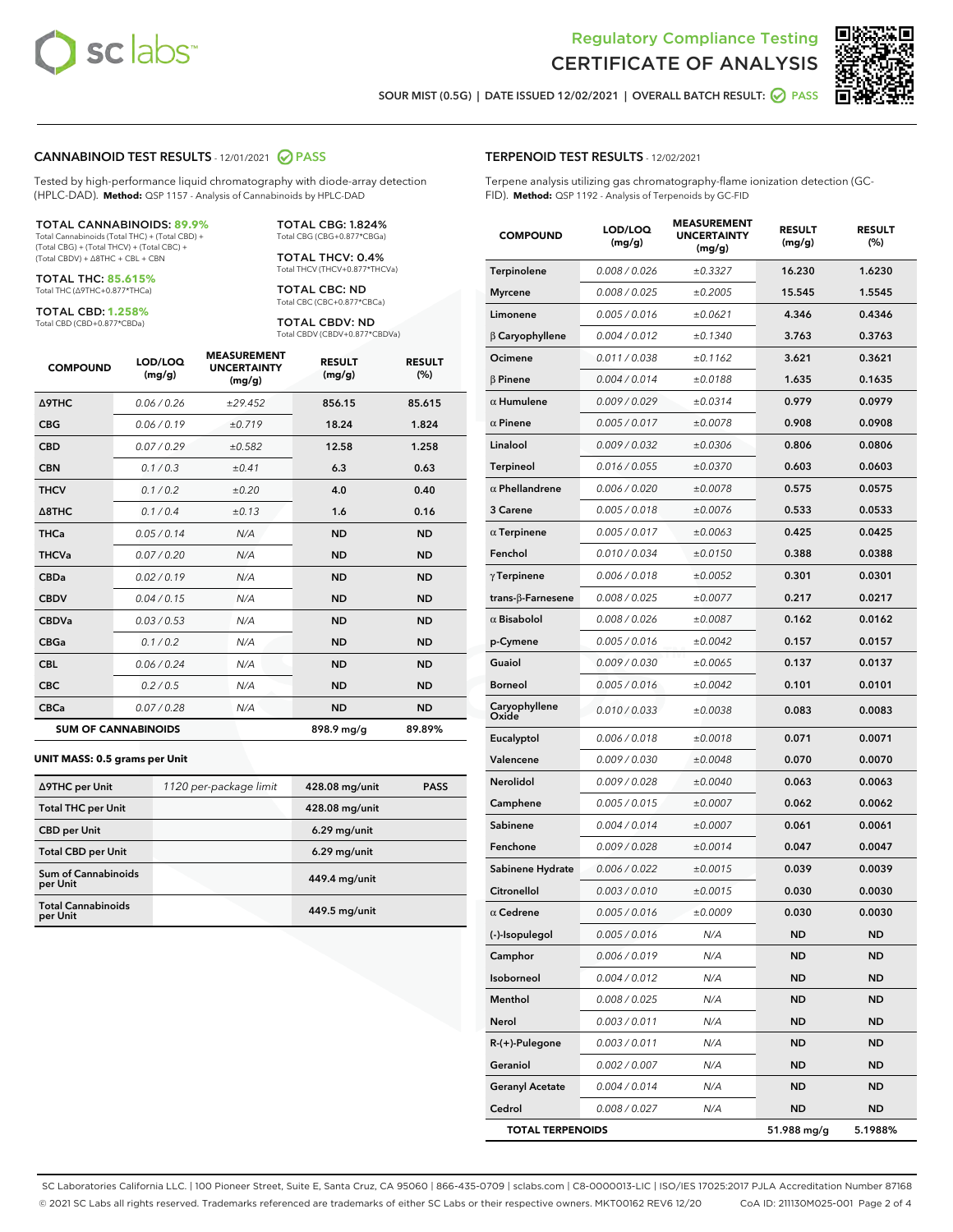



SOUR MIST (0.5G) | DATE ISSUED 12/02/2021 | OVERALL BATCH RESULT: 2 PASS

# CATEGORY 1 PESTICIDE TEST RESULTS - 12/01/2021 2 PASS

Pesticide and plant growth regulator analysis utilizing high-performance liquid chromatography-mass spectrometry (HPLC-MS) or gas chromatography-mass spectrometry (GC-MS). \*GC-MS utilized where indicated. **Method:** QSP 1212 - Analysis of Pesticides and Mycotoxins by LC-MS or QSP 1213 - Analysis of Pesticides by GC-MS

| <b>COMPOUND</b>             | LOD/LOQ<br>$(\mu g/g)$ | <b>ACTION</b><br><b>LIMIT</b><br>$(\mu g/g)$ | <b>MEASUREMENT</b><br><b>UNCERTAINTY</b><br>$(\mu g/g)$ | <b>RESULT</b><br>$(\mu g/g)$ | <b>RESULT</b> |
|-----------------------------|------------------------|----------------------------------------------|---------------------------------------------------------|------------------------------|---------------|
| Aldicarb                    | 0.03 / 0.08            | $\ge$ LOD                                    | N/A                                                     | <b>ND</b>                    | <b>PASS</b>   |
| Carbofuran                  | 0.02/0.05              | $>$ LOD                                      | N/A                                                     | <b>ND</b>                    | <b>PASS</b>   |
| Chlordane*                  | 0.03 / 0.08            | $\ge$ LOD                                    | N/A                                                     | <b>ND</b>                    | <b>PASS</b>   |
| Chlorfenapyr*               | 0.03/0.10              | $\ge$ LOD                                    | N/A                                                     | <b>ND</b>                    | <b>PASS</b>   |
| Chlorpyrifos                | 0.02 / 0.06            | $\ge$ LOD                                    | N/A                                                     | <b>ND</b>                    | <b>PASS</b>   |
| Coumaphos                   | 0.02 / 0.07            | $>$ LOD                                      | N/A                                                     | <b>ND</b>                    | <b>PASS</b>   |
| Daminozide                  | 0.02 / 0.07            | $\ge$ LOD                                    | N/A                                                     | <b>ND</b>                    | <b>PASS</b>   |
| <b>DDVP</b><br>(Dichlorvos) | 0.03/0.09              | $\ge$ LOD                                    | N/A                                                     | <b>ND</b>                    | <b>PASS</b>   |
| <b>Dimethoate</b>           | 0.03 / 0.08            | $\ge$ LOD                                    | N/A                                                     | <b>ND</b>                    | <b>PASS</b>   |
| Ethoprop(hos)               | 0.03/0.10              | $>$ LOD                                      | N/A                                                     | <b>ND</b>                    | <b>PASS</b>   |
| Etofenprox                  | 0.02 / 0.06            | $\ge$ LOD                                    | N/A                                                     | <b>ND</b>                    | <b>PASS</b>   |
| Fenoxycarb                  | 0.03 / 0.08            | $>$ LOD                                      | N/A                                                     | <b>ND</b>                    | <b>PASS</b>   |
| Fipronil                    | 0.03 / 0.08            | $\ge$ LOD                                    | N/A                                                     | <b>ND</b>                    | <b>PASS</b>   |
| Imazalil                    | 0.02 / 0.06            | $\ge$ LOD                                    | N/A                                                     | <b>ND</b>                    | <b>PASS</b>   |
| <b>Methiocarb</b>           | 0.02 / 0.07            | $\ge$ LOD                                    | N/A                                                     | <b>ND</b>                    | <b>PASS</b>   |
| Methyl<br>parathion         | 0.03/0.10              | $>$ LOD                                      | N/A                                                     | <b>ND</b>                    | <b>PASS</b>   |
| <b>Mevinphos</b>            | 0.03/0.09              | $>$ LOD                                      | N/A                                                     | <b>ND</b>                    | <b>PASS</b>   |
| Paclobutrazol               | 0.02 / 0.05            | $\ge$ LOD                                    | N/A                                                     | <b>ND</b>                    | <b>PASS</b>   |
| Propoxur                    | 0.03/0.09              | $\ge$ LOD                                    | N/A                                                     | <b>ND</b>                    | <b>PASS</b>   |
| Spiroxamine                 | 0.03 / 0.08            | $\ge$ LOD                                    | N/A                                                     | <b>ND</b>                    | <b>PASS</b>   |
| <b>Thiacloprid</b>          | 0.03/0.10              | $\ge$ LOD                                    | N/A                                                     | <b>ND</b>                    | <b>PASS</b>   |
|                             |                        |                                              |                                                         |                              |               |

# CATEGORY 2 PESTICIDE TEST RESULTS - 12/01/2021 @ PASS

| <b>COMPOUND</b>          | LOD/LOO<br>$(\mu g/g)$ | <b>ACTION</b><br>LIMIT<br>$(\mu g/g)$ | <b>MEASUREMENT</b><br><b>UNCERTAINTY</b><br>$(\mu g/g)$ | <b>RESULT</b><br>$(\mu g/g)$ | <b>RESULT</b> |  |
|--------------------------|------------------------|---------------------------------------|---------------------------------------------------------|------------------------------|---------------|--|
| Abamectin                | 0.03/0.10              | 0.1                                   | N/A                                                     | <b>ND</b>                    | <b>PASS</b>   |  |
| Acephate                 | 0.02/0.07              | 0.1                                   | N/A                                                     | <b>ND</b>                    | <b>PASS</b>   |  |
| Acequinocyl              | 0.02/0.07              | 0.1                                   | N/A                                                     | <b>ND</b>                    | <b>PASS</b>   |  |
| Acetamiprid              | 0.02/0.05              | 0.1                                   | N/A                                                     | <b>ND</b>                    | <b>PASS</b>   |  |
| Azoxystrobin             | 0.02/0.07              | 0.1                                   | N/A                                                     | <b>ND</b>                    | <b>PASS</b>   |  |
| <b>Bifenazate</b>        | 0.01/0.04              | 0.1                                   | N/A                                                     | <b>ND</b>                    | <b>PASS</b>   |  |
| <b>Bifenthrin</b>        | 0.02/0.05              | 3                                     | N/A                                                     | <b>ND</b>                    | <b>PASS</b>   |  |
| <b>Boscalid</b>          | 0.03/0.09              | 0.1                                   | N/A                                                     | <b>ND</b>                    | <b>PASS</b>   |  |
| Captan                   | 0.19/0.57              | 0.7                                   | N/A                                                     | <b>ND</b>                    | <b>PASS</b>   |  |
| Carbaryl                 | 0.02/0.06              | 0.5                                   | N/A                                                     | <b>ND</b>                    | <b>PASS</b>   |  |
| Chlorantranilip-<br>role | 0.04/0.12              | 10                                    | N/A                                                     | <b>ND</b>                    | <b>PASS</b>   |  |
| Clofentezine             | 0.03/0.09              | 0.1                                   | N/A                                                     | <b>ND</b>                    | <b>PASS</b>   |  |

| <b>COMPOUND</b>               | LOD/LOQ<br>(µg/g) | <b>ACTION</b><br>LIMIT<br>(µg/g) | <b>MEASUREMENT</b><br><b>UNCERTAINTY</b><br>$(\mu g/g)$ | <b>RESULT</b><br>(µg/g) | <b>RESULT</b> |
|-------------------------------|-------------------|----------------------------------|---------------------------------------------------------|-------------------------|---------------|
| Cyfluthrin                    | 0.12 / 0.38       | 2                                | N/A                                                     | <b>ND</b>               | <b>PASS</b>   |
| Cypermethrin                  | 0.11 / 0.32       | $\mathcal{I}$                    | N/A                                                     | <b>ND</b>               | <b>PASS</b>   |
| Diazinon                      | 0.02 / 0.05       | 0.1                              | N/A                                                     | ND                      | <b>PASS</b>   |
| Dimethomorph                  | 0.03 / 0.09       | 2                                | N/A                                                     | <b>ND</b>               | <b>PASS</b>   |
| Etoxazole                     | 0.02 / 0.06       | 0.1                              | N/A                                                     | ND                      | <b>PASS</b>   |
| Fenhexamid                    | 0.03 / 0.09       | 0.1                              | N/A                                                     | <b>ND</b>               | <b>PASS</b>   |
| Fenpyroximate                 | 0.02 / 0.06       | 0.1                              | N/A                                                     | <b>ND</b>               | <b>PASS</b>   |
| Flonicamid                    | 0.03 / 0.10       | 0.1                              | N/A                                                     | <b>ND</b>               | <b>PASS</b>   |
| Fludioxonil                   | 0.03 / 0.10       | 0.1                              | N/A                                                     | <b>ND</b>               | <b>PASS</b>   |
| Hexythiazox                   | 0.02 / 0.07       | 0.1                              | N/A                                                     | <b>ND</b>               | <b>PASS</b>   |
| Imidacloprid                  | 0.04 / 0.11       | 5                                | N/A                                                     | <b>ND</b>               | <b>PASS</b>   |
| Kresoxim-methyl               | 0.02 / 0.07       | 0.1                              | N/A                                                     | <b>ND</b>               | <b>PASS</b>   |
| Malathion                     | 0.03 / 0.09       | 0.5                              | N/A                                                     | <b>ND</b>               | <b>PASS</b>   |
| Metalaxyl                     | 0.02 / 0.07       | $\overline{c}$                   | N/A                                                     | ND                      | <b>PASS</b>   |
| Methomyl                      | 0.03/0.10         | $\mathbf{1}$                     | N/A                                                     | ND                      | <b>PASS</b>   |
| Myclobutanil                  | 0.03/0.09         | 0.1                              | N/A                                                     | <b>ND</b>               | <b>PASS</b>   |
| Naled                         | 0.02 / 0.07       | 0.1                              | N/A                                                     | <b>ND</b>               | <b>PASS</b>   |
| Oxamyl                        | 0.04 / 0.11       | 0.5                              | N/A                                                     | <b>ND</b>               | <b>PASS</b>   |
| Pentachloronitro-<br>benzene* | 0.03/0.09         | 0.1                              | N/A                                                     | <b>ND</b>               | <b>PASS</b>   |
| Permethrin                    | 0.04 / 0.12       | 0.5                              | N/A                                                     | ND                      | <b>PASS</b>   |
| Phosmet                       | 0.03 / 0.10       | 0.1                              | N/A                                                     | <b>ND</b>               | <b>PASS</b>   |
| Piperonylbu-<br>toxide        | 0.02 / 0.07       | 3                                | N/A                                                     | <b>ND</b>               | <b>PASS</b>   |
| Prallethrin                   | 0.03 / 0.08       | 0.1                              | N/A                                                     | <b>ND</b>               | <b>PASS</b>   |
| Propiconazole                 | 0.02 / 0.07       | 0.1                              | N/A                                                     | <b>ND</b>               | <b>PASS</b>   |
| Pyrethrins                    | 0.04 / 0.12       | 0.5                              | N/A                                                     | <b>ND</b>               | <b>PASS</b>   |
| Pyridaben                     | 0.02 / 0.07       | 0.1                              | N/A                                                     | ND                      | <b>PASS</b>   |
| Spinetoram                    | 0.02 / 0.07       | 0.1                              | N/A                                                     | <b>ND</b>               | <b>PASS</b>   |
| Spinosad                      | 0.02 / 0.07       | 0.1                              | N/A                                                     | ND                      | <b>PASS</b>   |
| Spiromesifen                  | 0.02 / 0.05       | 0.1                              | N/A                                                     | <b>ND</b>               | <b>PASS</b>   |
| Spirotetramat                 | 0.02 / 0.06       | 0.1                              | N/A                                                     | <b>ND</b>               | <b>PASS</b>   |
| Tebuconazole                  | 0.02 / 0.07       | 0.1                              | N/A                                                     | <b>ND</b>               | <b>PASS</b>   |
| Thiamethoxam                  | 0.03 / 0.10       | 5                                | N/A                                                     | <b>ND</b>               | <b>PASS</b>   |
| Trifloxystrobin               | 0.03 / 0.08       | 0.1                              | N/A                                                     | ND                      | <b>PASS</b>   |

SC Laboratories California LLC. | 100 Pioneer Street, Suite E, Santa Cruz, CA 95060 | 866-435-0709 | sclabs.com | C8-0000013-LIC | ISO/IES 17025:2017 PJLA Accreditation Number 87168 © 2021 SC Labs all rights reserved. Trademarks referenced are trademarks of either SC Labs or their respective owners. MKT00162 REV6 12/20 CoA ID: 211130M025-001 Page 3 of 4